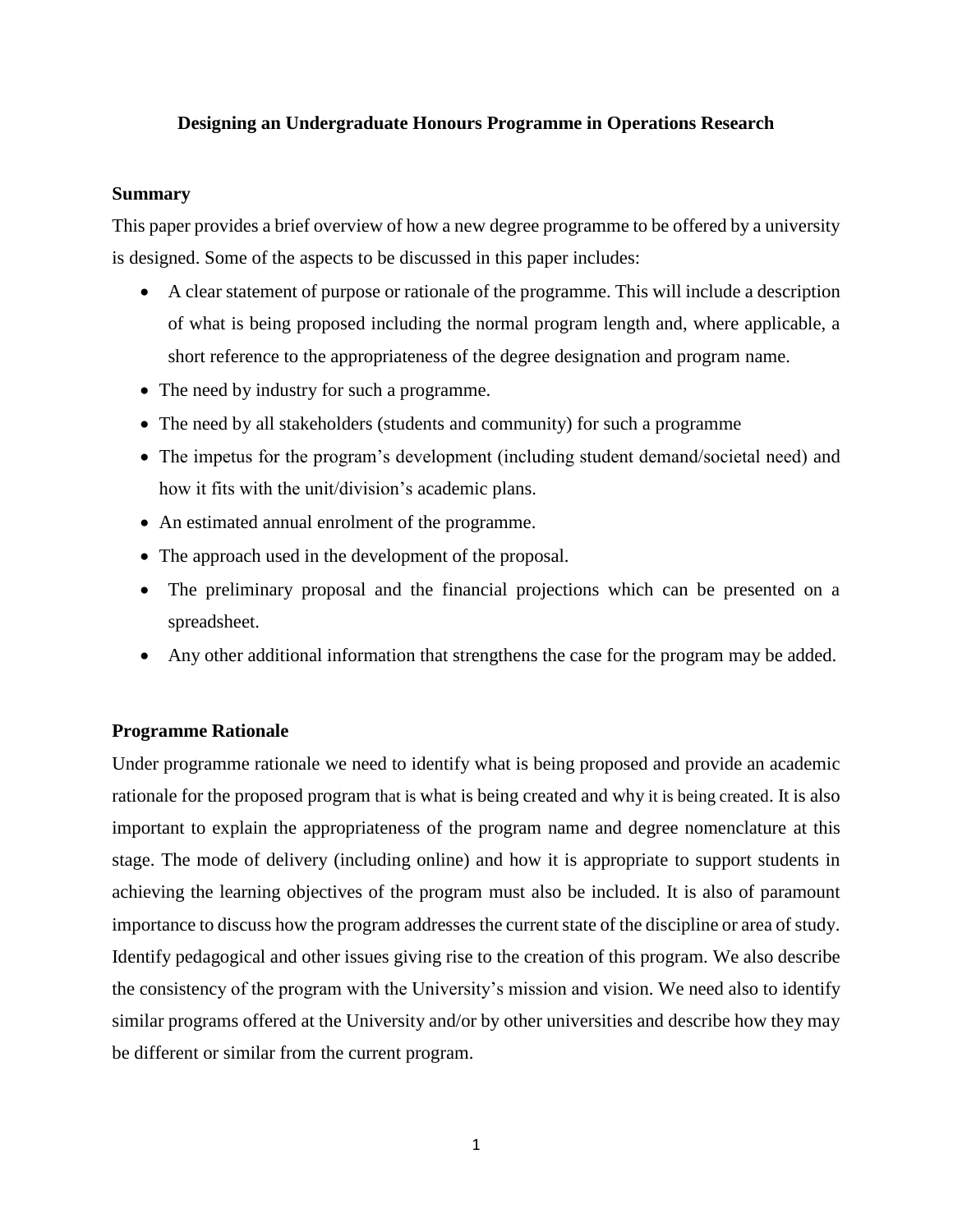## **Need and Demand**

Under need and demand it is important to provide a brief description of the need and demand for the proposed program focusing, as appropriate, on student interest, societal need, employment opportunities for prospective graduates, interest expressed by potential employers, professional associations, government agencies or policy bodies, and how this has been determined. With specific reference to the impact on need and demand, we need to describe how the proposed program relates to existing programs offered by other universities in the country or region and Internationally.

#### **Admission Requirement**

Provide formal admission requirements and explain what the students must have as they enter into the programme. An explanation of how these admission requirements are appropriate for the program and how will they help to ensure students are successful. Also need to explain how do the admission requirements align with the learning outcomes of the program. Also explain any additional requirements for admission to the program such as special entry or mature entry, minimum grade point average, special language and how the program recognises prior work or learning experience.

## **Programme Requirements**

Describe in detail the requirements of the program and provide, as an appendix, a clear and full calendar copy that includes an exact program description as it will appear in the calendar including all required courses and recommended electives and their prerequisites. Provide a full list of all the courses included in the program including course numbers, titles, and descriptions.

#### **Learning Outcomes**

A detailed description of the learning outcomes of the program is needed, i.e., describe what the learner will know or be able to do by the end of a defined period of time and indicate how that knowledge or skill will be demonstrated. Specifically, refer to the knowledge, methodologies and skills students will have acquired by the time they complete the program.